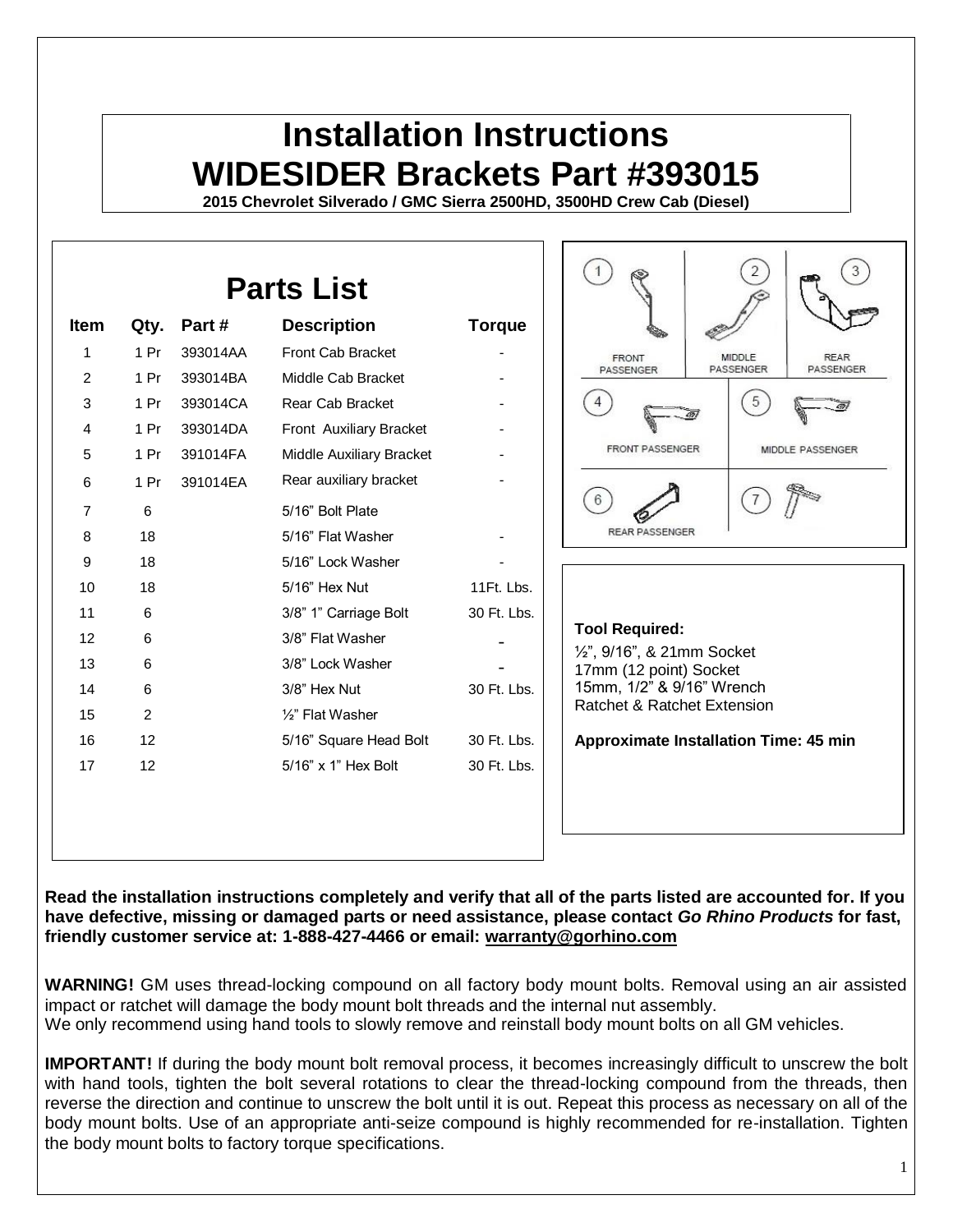## **Installation**

**Step-1** Begin the installation by removing the passenger side front body mount bolt, **(Photo 1)**. Keep all existing washers and bushing in place, and attach the passenger side front bracket to the vehicle using the factory body mount bolt Leave the bolt loose for final adjustment, **(Photo 2 & Illustration 1).**

**Step-2** Locate the obround hole in the underside of the body and install one of the 5/16" bolt plates. **Photo #1**  Attach the passenger side front auxiliary bracket to the body using the bolt plate, (1) 5/16" flat washer, (1) 5/16" lock washer and (1) 5/16" hex nut. Attach the opposite end of the auxiliary bracket to the side of the front bracket using (1) 3/8" x 1" carriage bolt, (1) 3/8" flat washer, (1) 3/8" lock washer and (1) 3/8" hex nut. Leave the nuts and bolts loose for final adjustment, **Photo 2 & Illustration 1).**





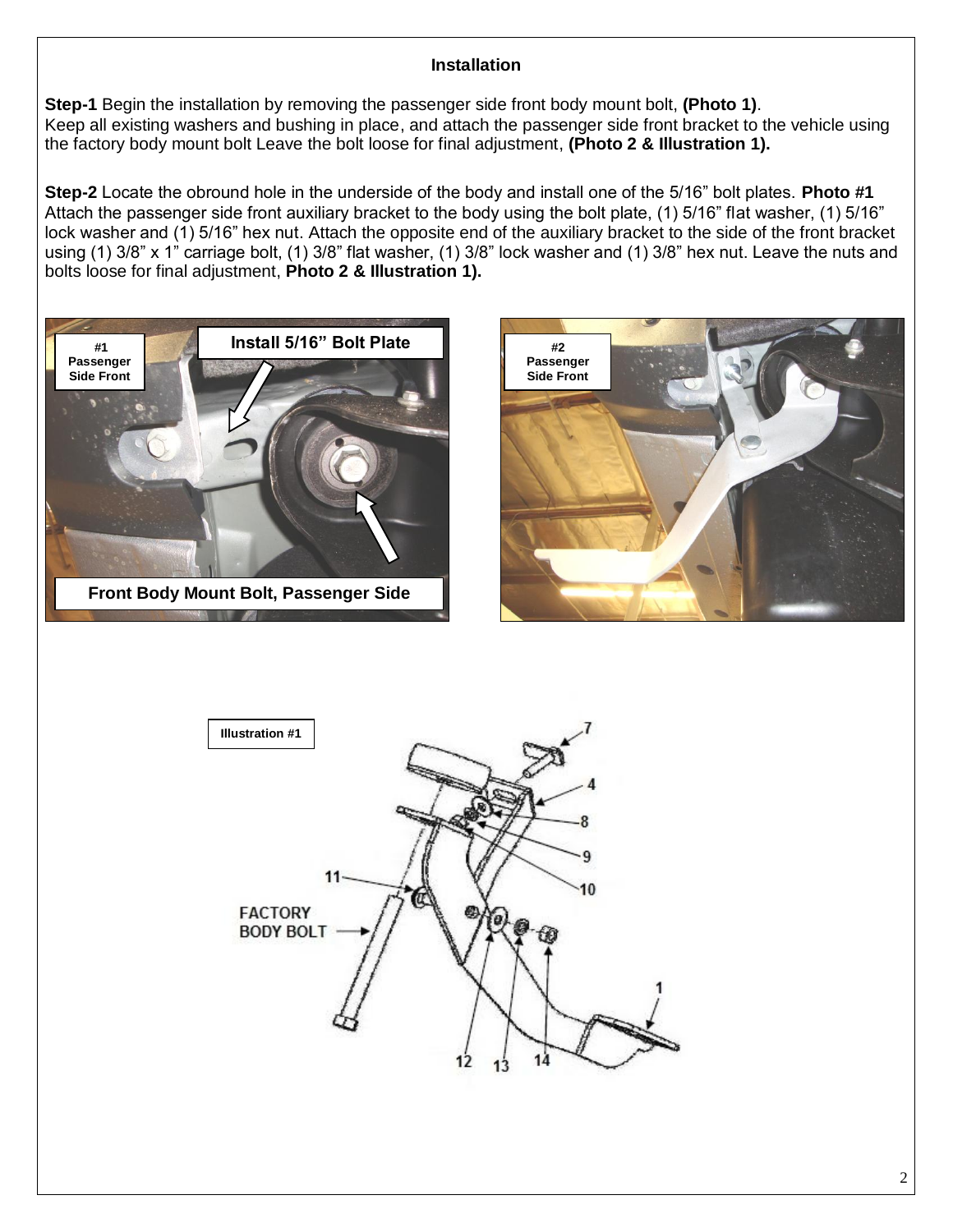**Step-3** Remove the passenger side middle body mount bolt, **(Photo 3)**. Keep all existing washers and bushing in place, and attach the passenger side middle bracket to the vehicle using the factory body mount bolt. Leave the bolt loose for final adjustment, **(Photo 4 & Illustration 2).**

**Step-4** Locate the obround hole in the underside of the body and install one of the 5/16" bolt plates, **(Photo 3)**. Attach the passenger side middle auxiliary bracket to the body using the bolt plate, (1) 5/16" flat washer, (1) 5/16" lock washer and (1) 5/16" hex nut. Attach the opposite end of the auxiliary bracket to the side of the middle bracket using (1) 3/8" x 1" carriage bolt, (1) 3/8" flat washer, (1) 3/8" lock washer and (1) 3/8" hex nut. Leave the nuts and bolts loose for final adjustment, **(Photo 4 & Illustration 2).**

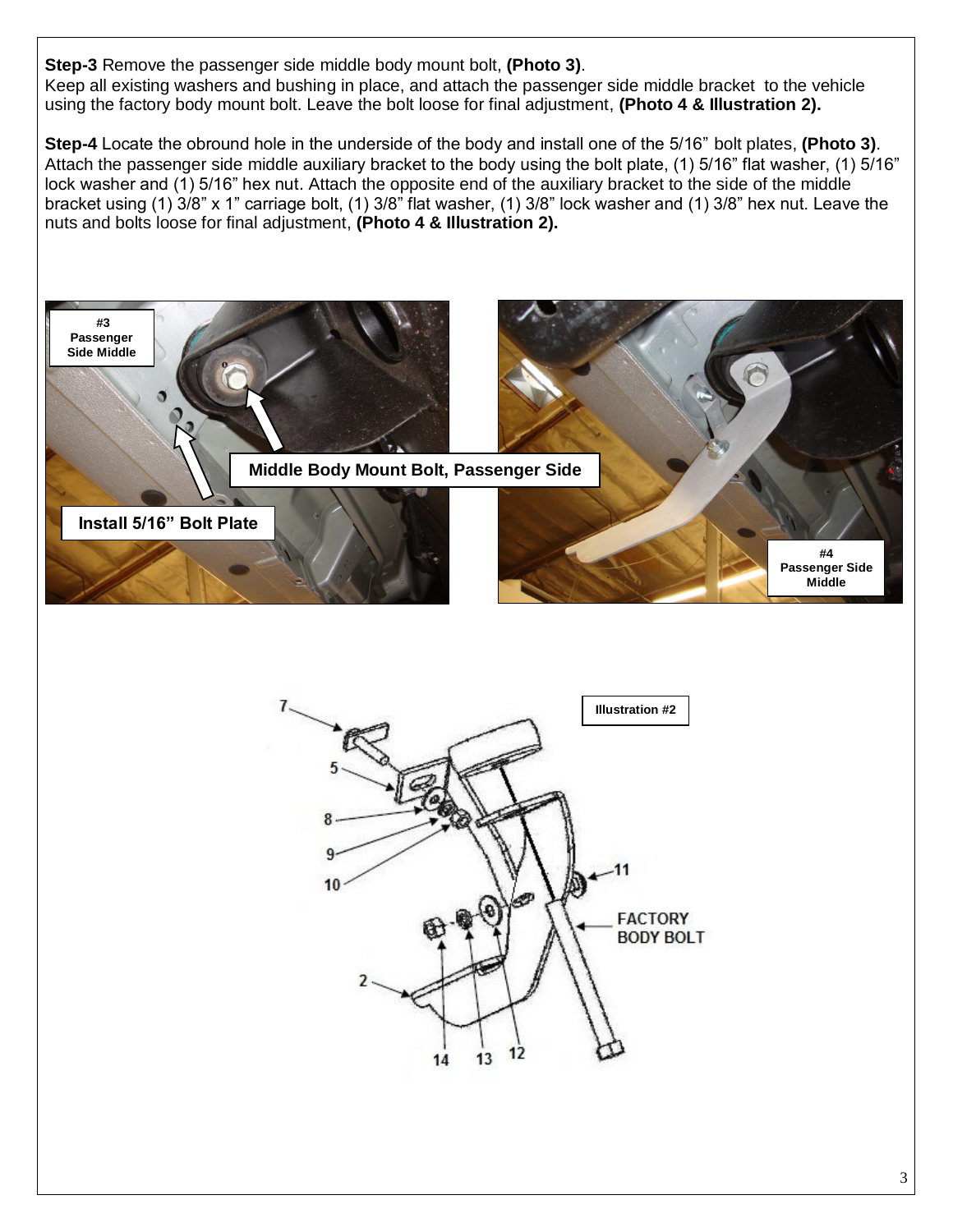**Step-5** Remove the passenger side rear body mount bolt, **(Photo 5)**.

Keep all existing washers and bushing in place, and attach the passenger side rear bracket to the vehicle using the factory body mount bolt and supplied ½" flat washer. Leave the bolt loose for final adjustment, **(Photo 6 & Illustration 3).**

**Step-6** Locate and remove the plastic plug in the body rocker panel to expose the round hole, and install one of the 5/16" bolt plates, **(Photo 5)**.

Attach the passenger side rear auxiliary bracket to the body rocker panel using the bolt plate, (1) 5/16" flat washer, (1) 5/16" lock washer and (1) 5/16" hex nut. Attach the opposite end of the auxiliary bracket to the side of the rear bracket using (1) 3/8" x 1" carriage bolt, (1) 3/8" flat washer, (1) 3/8" lock washer and (1) 3/8" hex nut. Leave the nuts and bolts loose for final adjustment, **(Photo 6 & Illustration 3).**